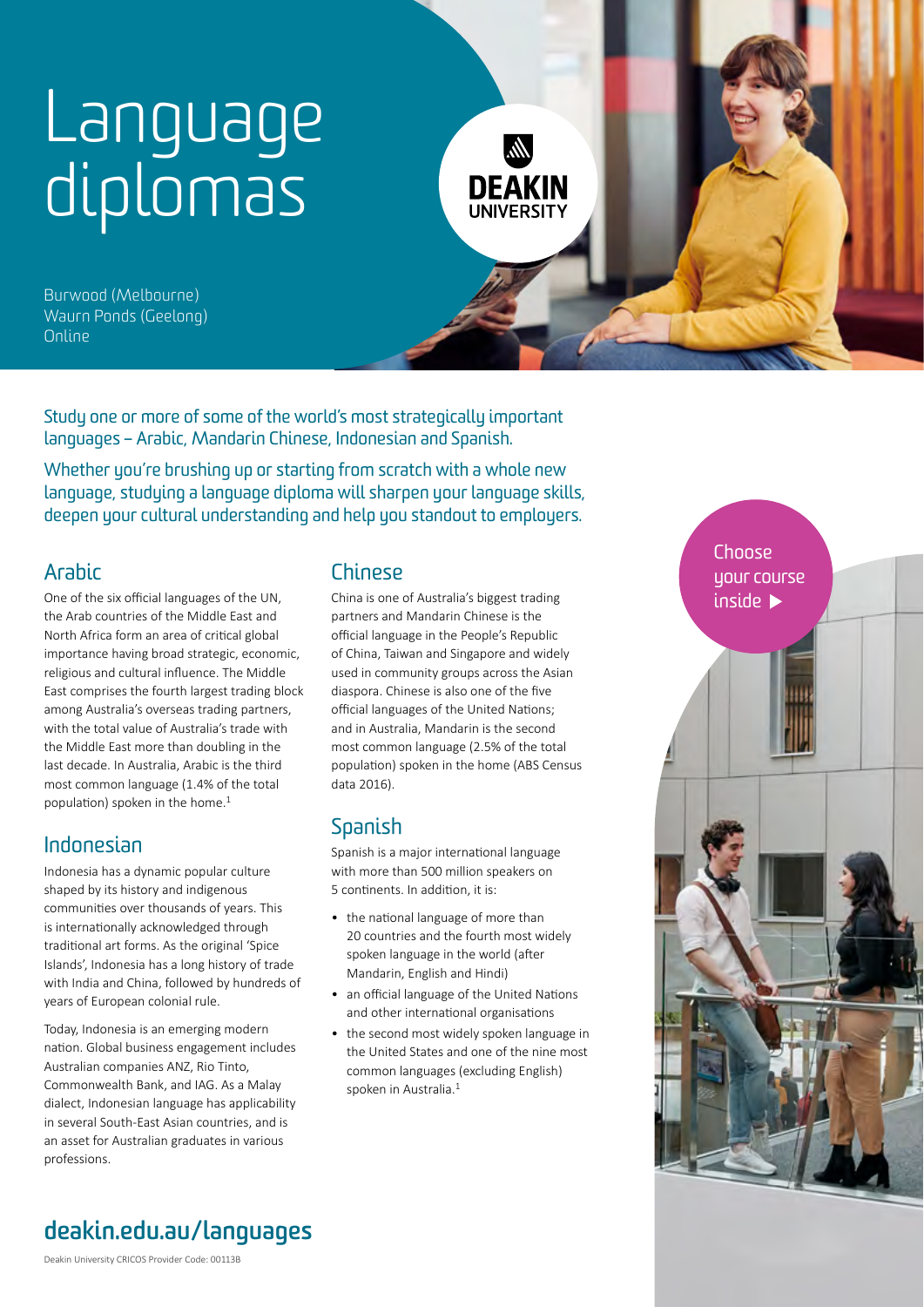# Choose your course



## [Diploma of Arabic](https://deakin.edu.au/course/diploma-arabic)

**Course Code:** A221 **Location:** Burwood (Melbourne), Online **Intakes:** T1 (March) **Duration:** 3 years part-time

Develop communication skills in Deakin's award-winning Arabic program and enhance your ability to connect through contextual knowledge of Middle Eastern history, culture and society. Gain fluency by developing skills in grammar, vocabulary and sentence structure through participation in activities across a range of topics. You'll also get the chance to learn about various cultural, sociolinguistic and sociocultural considerations relevant to the Arabic language.

#### Course units $2$

To be awarded a Diploma of Arabic you must successfully complete 8 credit points from the specified list of units below.

| Students with no prior language study must complete:                                         |                                                                                                     |                                                                                                          |
|----------------------------------------------------------------------------------------------|-----------------------------------------------------------------------------------------------------|----------------------------------------------------------------------------------------------------------|
| Level 1                                                                                      | Level 2                                                                                             | Level 3                                                                                                  |
| Practical Arabic: An<br>Introduction to the<br>Language and Its Sounds<br>Applied Arabic 1B: | Arabic and the World 2A:<br><b>Communicating Using</b><br><b>Arabic</b><br>Arabic and the World 2B: | Arabic and the World 3A:<br>Contemporary Arabic<br>in a Range of Contexts<br>(2 credit points)           |
| The Language and its<br>Culture                                                              | Texts and Contexts in<br>Arabic                                                                     | Arabic and the World 3B:<br>Applying Arabic in Complex<br>and Contemporary<br>Contexts (2 credit points) |

#### **Students who have completed Arabic at Level 12 or equivalent begins at second level and consists of the following units:**

| Level 2                                                          | Level 2                                                                      | Level 3                                            |
|------------------------------------------------------------------|------------------------------------------------------------------------------|----------------------------------------------------|
| Arabic and the World 2A:<br><b>Communicating Using</b><br>Arabic | Arabic and the World 3A:<br>Contemporary Arabic<br>in a Range of Contexts    | Advanced Arabic<br>Language Skills <sup>3</sup>    |
| Arabic and the World 2B:<br>Texts and Contexts in                | (2 credit points)<br>Arabic and the World 3B:                                | Introduction to<br>Translation Skills <sup>4</sup> |
| Arabic                                                           | Applying Arabic in Complex<br>and Contemporary<br>Contexts (2 credit points) |                                                    |
|                                                                  |                                                                              |                                                    |



### [Diploma of Chinese](https://deakin.edu.au/course/diploma-chinese)

**Course Code:** A222 **Location:** Burwood (Melbourne), Waurn Ponds (Geelong), Online **Intakes:** T1 (March) **Duration:** 3 years part-time

Mandarin Chinese is one of the most widely spoken languages globally. By learning to speak Chinese, you can communicate with millions of Chinese-speaking people around the world.

In the Diploma of Chinese you'll gain the linguistic skills, as well as the essential cultural, historical and social perspectives to give you a leading edge in a range of exciting careers. Develop proficiency in spoken and written Chinese by taking part in activities across a range of topics focusing on grammar, vocabulary and sentence structure. You are also encouraged to select complementary units related to China and Asia in international relations, Australian studies, history, and language and culture studies.

#### Course units $2$

To be awarded a Diploma of Chinese you must successfully complete 8 credit points from the specified list of units below.

| Students with no prior language study must complete: |                                                                                                           |                                                         |
|------------------------------------------------------|-----------------------------------------------------------------------------------------------------------|---------------------------------------------------------|
| Level 1                                              | Level <sub>2</sub>                                                                                        | Level 3                                                 |
| Chinese 1A                                           | Chinese 2A                                                                                                | Chinese 3A (2 credit points)                            |
| Chinese 1B                                           | Chinese 2B                                                                                                | Chinese 3B (2 credit points)                            |
|                                                      |                                                                                                           |                                                         |
|                                                      | Students who have completed Chinese at level 12 or equivalent<br>(non-background speakers) must complete: |                                                         |
| Level 1                                              | Level <sub>2</sub>                                                                                        | Level 3                                                 |
| Chinese 2A                                           | Chinese 3A (2 credit points)                                                                              | Popular Culture and Society in                          |
| Chinese 2B                                           | Chinese 3B (2 credit points)                                                                              | Languages                                               |
|                                                      |                                                                                                           | Advanced Writing and Translation<br>Skills in Languages |
|                                                      |                                                                                                           |                                                         |
|                                                      | Students who are background speakers must complete:                                                       |                                                         |
| Level 1                                              | Level 2                                                                                                   | Level 3                                                 |
| Chinese 2C                                           | Chinese 3C (2 credit points)                                                                              | Advanced Chinese for Business                           |
| Chinese 2D                                           | Chinese 3D (2 credit points)                                                                              | Purposes C                                              |
|                                                      |                                                                                                           | Advanced Chinese for Business                           |

Purposes D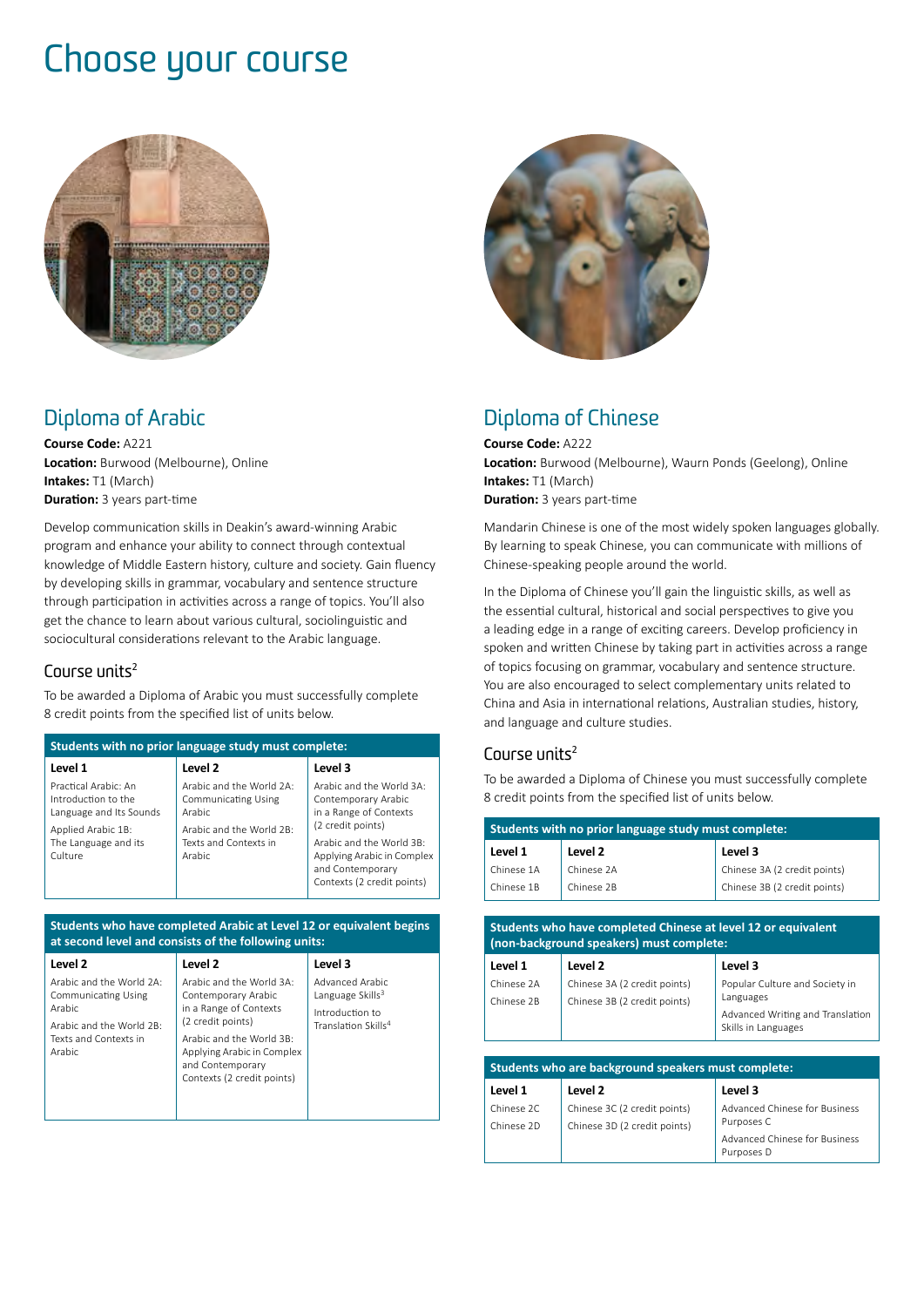## Choose your course



## [Diploma of Indonesian](https://deakin.edu.au/course/diploma-indonesian)

**Course Code:** A223 **Location:** Burwood (Melbourne), Waurn Ponds (Geelong), Online **Intakes:** T1 (March) **Duration:** 3 years part-time

Develop your Indonesian skills in grammar, vocabulary and sentence structure through participation in activities across a range of topics. You'll also get the chance to learn about various cultural, sociolinguistic and sociocultural considerations relevant to Indonesian.

#### Course units<sup>[2](#page-2-1)</sup>

To be awarded a Diploma of Indonesian you must successfully complete 8 credit points from the specified list of units below.

| Students with no prior language study must complete: |                                   |                                                              |
|------------------------------------------------------|-----------------------------------|--------------------------------------------------------------|
| Level 1                                              | Level 2                           | Level 3                                                      |
| Our Northern Neighbour:<br>Understanding Indonesia   | Formal and Informal<br>Indonesian | Sociolinguistic Contexts<br>of Formal Indonesian             |
| OR                                                   | Contextualising                   | Language (2 credit points)                                   |
| Introduction to<br>Indonesian Language               | Indonesian Language               | Professional and<br>Academic Indonesian<br>(2 credit points) |

**Students who have completed Indonesian at level 12 or equivalent (non-background speakers) must complete:** 

| Level 1                                                                     | Level 2                                                                                                                                        | Level 3                                                                                                   |
|-----------------------------------------------------------------------------|------------------------------------------------------------------------------------------------------------------------------------------------|-----------------------------------------------------------------------------------------------------------|
| Formal and Informal<br>Indonesian<br>Contextualising<br>Indonesian Language | Sociolinguistic Contexts<br>of Formal Indonesian<br>Language (2 credit points)<br>Professional and<br>Academic Indonesian<br>(2 credit points) | Popular Culture and<br>Society in Languages<br>Advanced Writing and<br>Translation Skills in<br>Languages |



## [Diploma of Spanish](https://deakin.edu.au/course/diploma-spanish)

**Course Code:** A224 **Location:** Burwood (Melbourne), Waurn Ponds (Geelong), Online **Intake:** T1 (March) **Duration:** 3 years part-time

Deakin's Diploma of Spanish is a great complement to your studies, giving you a global perspective and boosting your employability. You'll develop fluency in Spanish through a communicative approach, and by developing skills through guided activities that target listening, speaking, reading and writing competencies. Completing six language-acquisition units will ensure you gain a high level of proficiency in Spanish. Through two thematic units, you'll develop a nuanced understanding of the cultural, historical, sociolinguistic and political dimensions of the societies and cultures that make up the Spanish-speaking world.

#### Course units $2$

To be awarded a Diploma of Spanish you must successfully complete 8 credit points from the specified list of units below.

| Students with no prior language study must complete:                  |                                                                                                                                                              |                                                                                |
|-----------------------------------------------------------------------|--------------------------------------------------------------------------------------------------------------------------------------------------------------|--------------------------------------------------------------------------------|
| Level 1                                                               | Level 2                                                                                                                                                      | Level 3                                                                        |
| Holal: Welcome to the<br>Hispanic World, Its<br>Language and Cultures | <b>Building Language Skills</b><br>for Real Life Spanish Use<br>Introduction to the<br>Spanish-Speaking World<br>Through Its Arts, Histories<br>and Cultures | Getting into the Flow:<br><b>Building Fluency and</b><br>Competency in Spanish |
| Spanish and You: Spanish<br>for Everyday Life                         |                                                                                                                                                              | Cultures of Resistance<br>in the Spanish-Speaking<br>World                     |
|                                                                       | Spanish in Diverse<br>Contexts: Language and<br>Societies in the Spanish<br>Speaking World                                                                   | Engaging the<br>Contemporary Hispanic<br>World with Fluency                    |

#### **Students who have completed Spanish at level 12 or equivalent (non‑background speakers) must complete:**

| Level 1                                                                                                                                      | Level 2                                                                                                                             | Level 3                                                                               |
|----------------------------------------------------------------------------------------------------------------------------------------------|-------------------------------------------------------------------------------------------------------------------------------------|---------------------------------------------------------------------------------------|
| <b>Building Language Skills</b><br>for Real Life Spanish Use<br>Introduction to the<br>Spanish-Speaking World<br>Through Its Arts, Histories | Getting into the Flow:<br><b>Building Fluency and</b><br>Competency in Spanish<br>Cultures of Resistance<br>in the Spanish-Speaking | Selected Topics in Spanish <sup>3</sup><br>Advanced Topics in<br>Spanish <sup>4</sup> |
| and Cultures<br>Spanish in Diverse<br>Contexts: Language and<br>Societies in the Spanish-<br>Speaking World                                  | World<br>Engaging the<br>Contemporary Hispanic<br>World with Fluency                                                                |                                                                                       |

<span id="page-2-0"></span>1 According to ABS Census Data 2016.<br>2. Students must also complete a 0-cre

- <span id="page-2-2"></span><span id="page-2-1"></span>2 Students must also complete a 0-credit-point academic integrity unit (AAI018).
- 3 AIB309 will be replaced by AIX300 Popular Culture and Society in Languages from 2023.
- <span id="page-2-3"></span>4 AIB310 will be replaced by AIX301 Advanced Writing and Translation Skills in Languages from 2023.

Information is indicative only. Refer to the University Handbook for a complete course map.